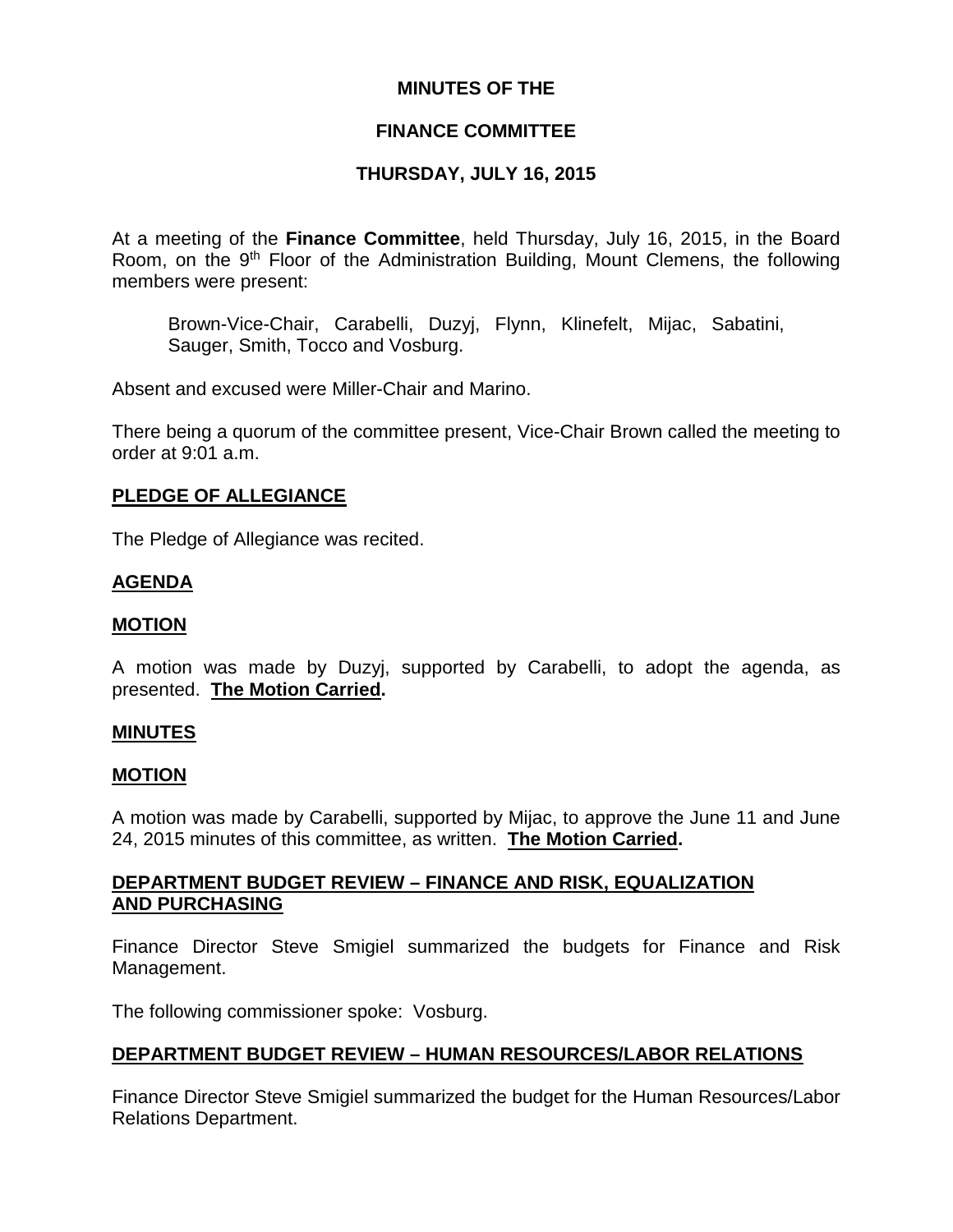Eric Herppich, HR/LR Director, summarized the proposal for a Classification and Compensation System. Also present was Karen Bathanti, Human Resources Service Coordinator.

The following commissioners spoke: Brown, Carabelli, Tocco, Klinefelt, Vosburg, Smith, Duzyj and Flynn.

Mr. Herppich noted a change in policy for hiring of new employees; the option for Human Resources staff not being present at the interview table.

Deputy Executive Mark Deldin spoke on behalf of the Office of County Executive and expressed their support of the proposed system, outlining some of its benefits.

The following commissioners spoke: Klinefelt and Flynn.

## **DEPARTMENT BUDGET REVIEW – PURCHASING**

Finance Director Steve Smigiel summarized the budget for Purchasing.

Also present were Purchasing Manager Polly Helzer and Assistant Purchasing Manager Jeff Durowski, who provided some highlights of their budget.

The following commissioners spoke: Mijac and Brown.

## **DEPARTMENT BUDGET REVIEW – EQUALIZATION**

Finance Director Steve Smigiel summarized the budget for the Equalization Department.

## **DEPARTMENT BUDGET REVIEW – APPROPRIATIONS AND DEBT SERVICES**

Finance Director Steve Smigiel summarized the budget for appropriations and debt services.

The following commissioners spoke: Vosburg and Klinefelt.

#### **MOTION**

A motion was made by Vosburg, supported by Smith, to receive and file the budget reviews. **The Motion Carried.**

## **CORRESPONDENCE**

No correspondence was provided.